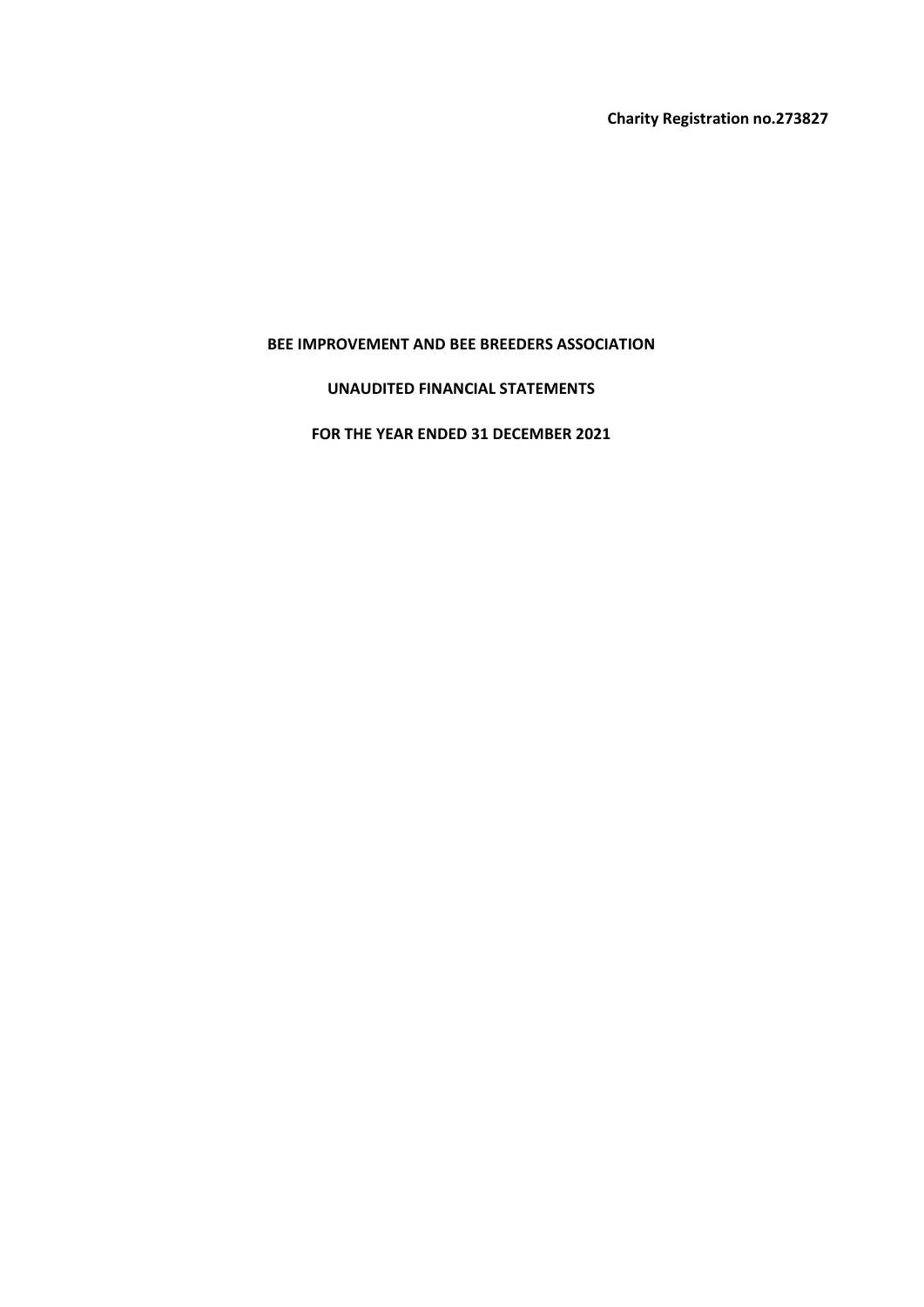#### **CONTENTS**

|                                | Page           |  |
|--------------------------------|----------------|--|
| Charity Information            | 1              |  |
| <b>Accountants' Report</b>     | $\overline{2}$ |  |
| Income and Expenditure Account | 3              |  |
| <b>Balance Sheet</b>           | 4              |  |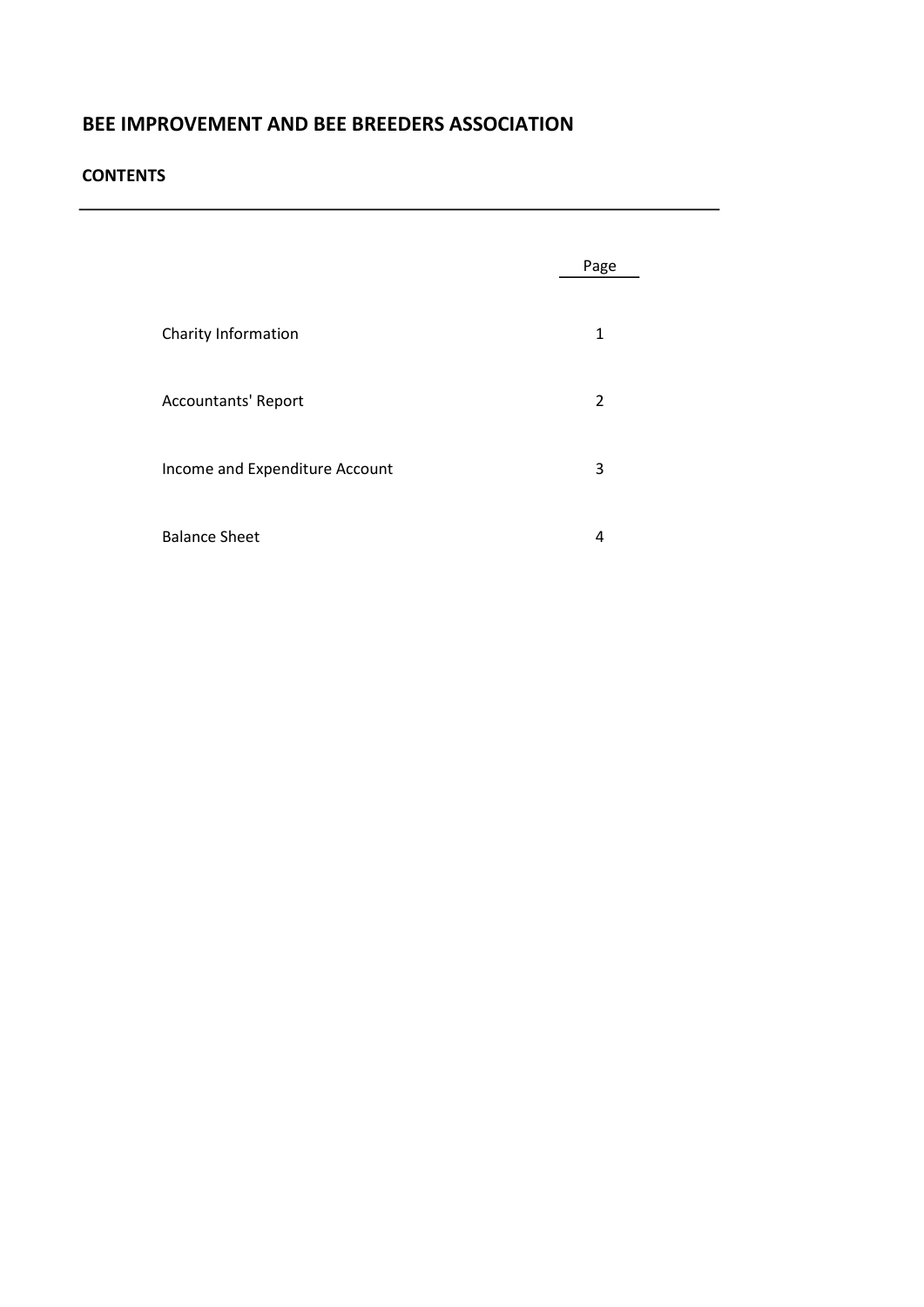#### CHARITY INFORMATION

| <b>TRUSTEES</b>    | Mr J Widdicombe<br>Mr T Hitchman<br>Mr R Patterson<br>Mr I Harley<br>Dr N Mawby<br>Mr N Bentham-Green<br>Mr T Law (Resigned)<br>Mr P Jenkins<br>Mr K Colyer (Resigned)<br>Ms K Wallis (Resigned)<br>Mr N Dearden (Resigned)<br>Mr S Barnes<br>Mrs A Neal<br>Mr R Silver (Resigned)<br>Mr R Senior<br>Mr S Runnet<br>Mr J Brookhouse<br>Mr B Holdcroft<br>Ms E Childerley |
|--------------------|--------------------------------------------------------------------------------------------------------------------------------------------------------------------------------------------------------------------------------------------------------------------------------------------------------------------------------------------------------------------------|
| <b>ADDRESS</b>     | 43 Carlton Road<br>Northwich<br>CW9 5PW                                                                                                                                                                                                                                                                                                                                  |
| <b>ACCOUNTANTS</b> | Azets<br>Ruthlyn House<br>90 Lincoln Road<br>Peterborough<br>Cambridgeshire<br>PE1 2SP                                                                                                                                                                                                                                                                                   |
| <b>BANKERS</b>     | <b>CAF Bank Limited</b><br>Kings Hill<br>Kent<br><b>ME19 4TA</b><br>Santander<br>Bootle<br>Merseyside<br>L30 4GB<br>Paypal<br>Hotham House<br>1 Heron Square<br>Richmond on Thames<br>Surrey<br>TW9 1EJ<br>Redwood Bank<br>The Nexus Building<br>Broadway<br>Letchworth Garden City<br>SG63TA                                                                            |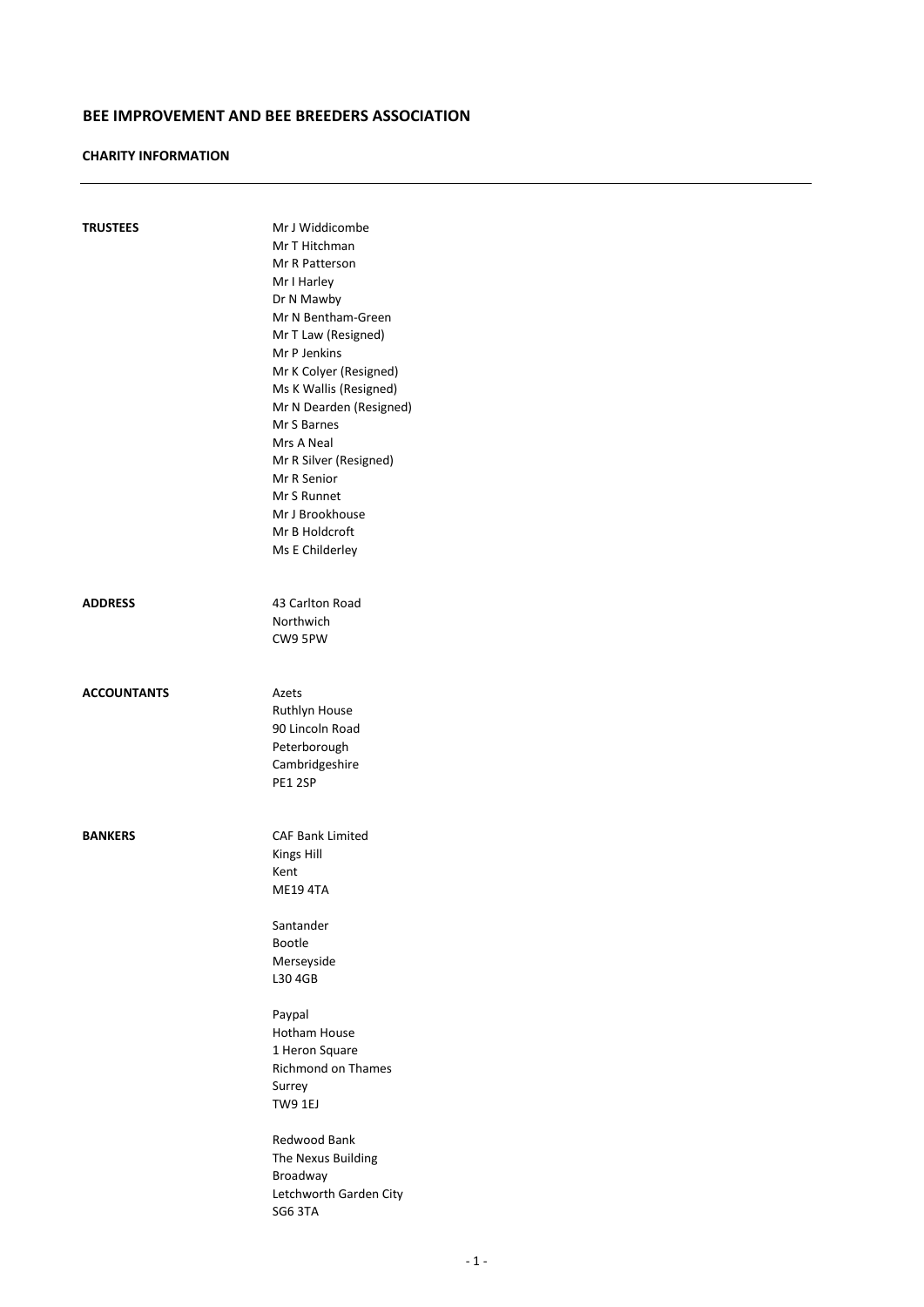# ACCOUNTANTS' REPORT TO THE MEMBERS ON THE UNAUDITED FINANCIAL INFORMATION OF BEE IMPROVEMENT AND BEE BREEDERS ASSOCIATION

### FOR THE YEAR ENDED 31 DECEMBER 2021

The charity's trustees are responsible for the preparation of the accounts. The charity's trustees consider that an audit is not required for this year under section 144(2) of the Charities Act 2011 (the 2011 Act) and that an independent examination is also not required under section 145(1) of the 2011 Act.

In accordance with our engagement letter, we have prepared for your approval the financial information of Bee Improvement and Bee Breeders Association for the year ended 31 December 2021which comprises of Receipts and Payments Account and the Balance Sheet from the entity's accounting records and from information and explanations you have given us.

This report is made solely to you, in accordance with the terms of our engagement letter. Our work has been undertaken solely to prepare for your approval the financial information of Bee Improvement and Bee Breeders Association and state those matters that we have agreed to state to you in this report. To the fullest extent permitted by law, we do not accept or assume responsibility to anyone other than the members of the association for our work for this report.

You have approved the financial information for the year ended 31 December 2021 and have acknowledged your responsibility for it, for the appropriateness of the financial reporting framework adopted and for providing all information and explanations necessary for its compilation.

We have not verified the accuracy or completeness of the accounting records or information and explanations you have given to us and we do not, therefore, express any opinion on the financial information.

Date:

Azets **Axets Azets Axets Axets Axets Axets Axets Axets Axets Axets Axets Axets Axets Axets Axets Axets Axets Axets Axets Axets Axets Axets Axets Axets Axets Axets Axets** 90 Lincoln Road Peterborough Cambridgeshire PE1 2SP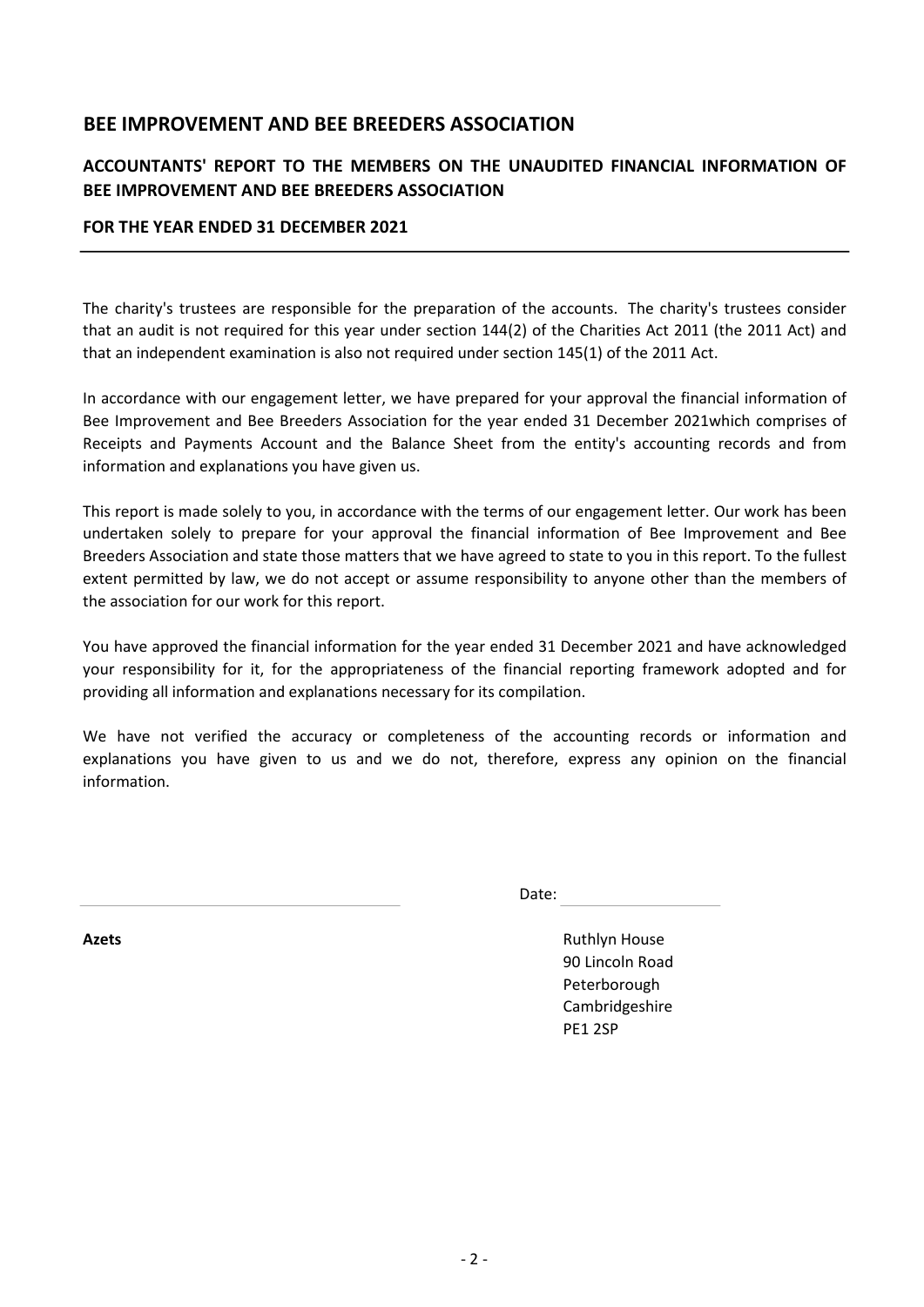## RECEIPTS AND PAYMENTS ACCOUNT FOR THE YEAR ENDED 31 DECEMBER 2021

|                             | 2021           |        | 2020  |        |
|-----------------------------|----------------|--------|-------|--------|
|                             | £              | £      | £     | £      |
| <b>INCOME</b>               |                |        |       |        |
| Subscriptions               |                | 18,581 |       | 14,295 |
| Gift aid                    |                | 2,362  |       | 1,210  |
| Publications and videos     |                | 7,316  |       | 8      |
| Interest received           |                | 889    |       | 1,043  |
| Donations                   |                | 807    |       | 413    |
| Training                    |                | 1,890  |       |        |
| <b>Breeding Groups</b>      |                |        |       | 50     |
|                             |                | 31,845 |       | 17,019 |
| <b>EXPENDITURE</b>          |                |        |       |        |
| Membership admin expenses   | 734            |        | 472   |        |
| Group secretary's expenses  |                |        | 61    |        |
| Insurance                   | 394            |        | 394   |        |
| Trade stand fees            | 151            |        | 270   |        |
| <b>Bank charges</b>         | 96             |        | 60    |        |
| Website costs               | 936            |        | 314   |        |
| Book reprints               | 4,335          |        | 68    |        |
| BIFA days & workshops       |                |        | 1,472 |        |
| Training                    | 2,138          |        |       |        |
| Subscriptions               | 120            |        | 120   |        |
| Project                     | 642            |        |       |        |
| Conferences                 |                |        | 69    |        |
| Advertising                 | 1,958          |        | 1,617 |        |
| PayPal fees                 | 352            |        | 198   |        |
| Accountancy fees            | 468            |        | 360   |        |
| Book sale expenses          | 919            |        | 99    |        |
| <b>Breeding Groups</b>      |                |        | 2,203 |        |
| Speakers                    | 240            |        | 120   |        |
| Roundings                   | $\overline{7}$ |        |       |        |
|                             |                |        |       |        |
|                             |                | 13,490 |       | 7,897  |
| <b>SURPLUS FOR THE YEAR</b> |                | 18,355 |       | 9,122  |